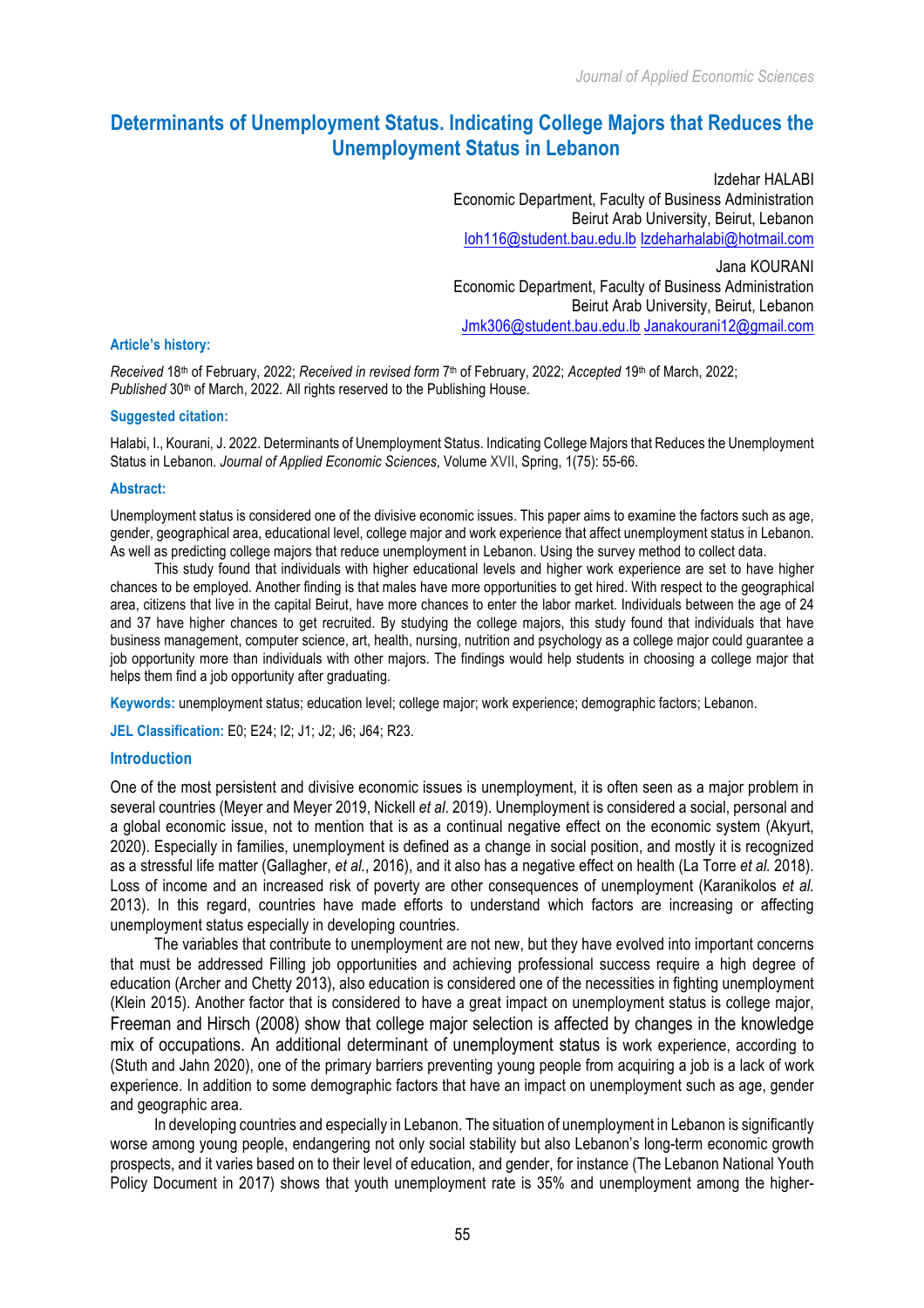educated youth is greater; 21.8% for secondary graduates and 36.1% among university graduates. A World Bank study in 2016 found that 76% of those employed between 15 and 64 years of age were males while 24% were females**.** In addition to the political instability not only regionally but also nationally, Lebanon is now facing a crucial unemployment situation.

This study aims to investigate the factors that have an impact on unemployment status such as age, gender, geographic location, education level, College major, and work experience. As well as to predict which are the college majors that reduces the unemployment status in Lebanon.

Objective of this study

- (1) Analyze the relationship between Demographic factors (gender, age and geographic location) and unemployment status in Lebanon.
- (2) Examine the impact of education levels (primary education, secondary education, and higher education) on unemployment status in Lebanon.
- (3) Identify the impact of college majors on unemployment status in Lebanon.
- (4) Clarify the association between work experience and unemployment status in Lebanon.
- (5) Predict what the main college majors that affects unemployment status in Lebanon.

The plan of the paper is organized as follows. Section 1 presents the literature review and theoretical background. In Section 2 discusses and explains the data and methodology, and Section 3 results and output are presented; in the final section discussion and conclusion.

# **1. Literature and Theoretical Background**

Examining the impact of, education level, college major, work experience and demographic characteristics are the most factors that affect unemployment status.

#### Education Level

Education has a critical role in the country's economic and social growth, as well as in the development of human capital. Educated persons contribute more to the country's socioeconomic progress according to According to (Kromydas 2017). Higher education increases professional prospects, enhances quality of life, confers high social standing, fosters knowledge and wisdom, and reduces unemployment (Bruner 2012). The level of education is the phases of education determined by the degree of development of learners, the aim to be accomplished, and the ability developed.

#### Education Level and Unemployment Status

Education level is considered the main variable that have an impact on unemployment status, when compared to their low-education peers, better educated employees are two to three times less likely to be jobless (Quintini and Martin 2006). This phenomenon is identified by the human capital theory and other literature, therefore investigating the impact of education level on employment status is essential issue.

The view that education enhances adaptability to change has a long history. Higher educational attainment is expected to lead to improved labor market outcomes, according to early contributors to human capital theory (Mincer 1958, Becker 1964) or human capital effects (Le and Miller 2000). Based on the Human Capital Theory and other literature, several studies pointed out that there is relation between education level and unemployment, (Livanos and Nunez 2009, Lam *et al.* 2008, Riddell and Song 2011, Cutler *et al.* 2015 and Quintini and Martin, 2006). Higher education, on the other hand, considerably decreases unemployment status in studies that identified a statistically significant association between years of schooling and unemployment. According to Cutler *et al.*  (2015), education level has a proactive role in minimizing large percentages of unemployment induced by the aforementioned consequences.

In furthermore, Livanos and Nunez (2009) showed in a study in Europe that individuals holding a higher educational level have a much higher chance of employment (0.89) than those who have a medium one, graduates are also less likely than non-graduates to be unemployed for lengthy periods of time, according to the findings, this indicates that higher education enhances graduates' chances of finding work in Europe by lowering the frequency and length of unemployment. Similarly, to Lam *et al.* (2008), a strong relation between educational achievement of an individual and the occurrence of unemployment was found, therefore when the educational level increases, the possibility of unemployment decreases. Moreover, prior research has found links between education and the occurrence and duration of unemployment; disparities in unemployment rates between more and less educated individuals might be explained by the frequency of re-employment after a layoff or leaving. This indicates that there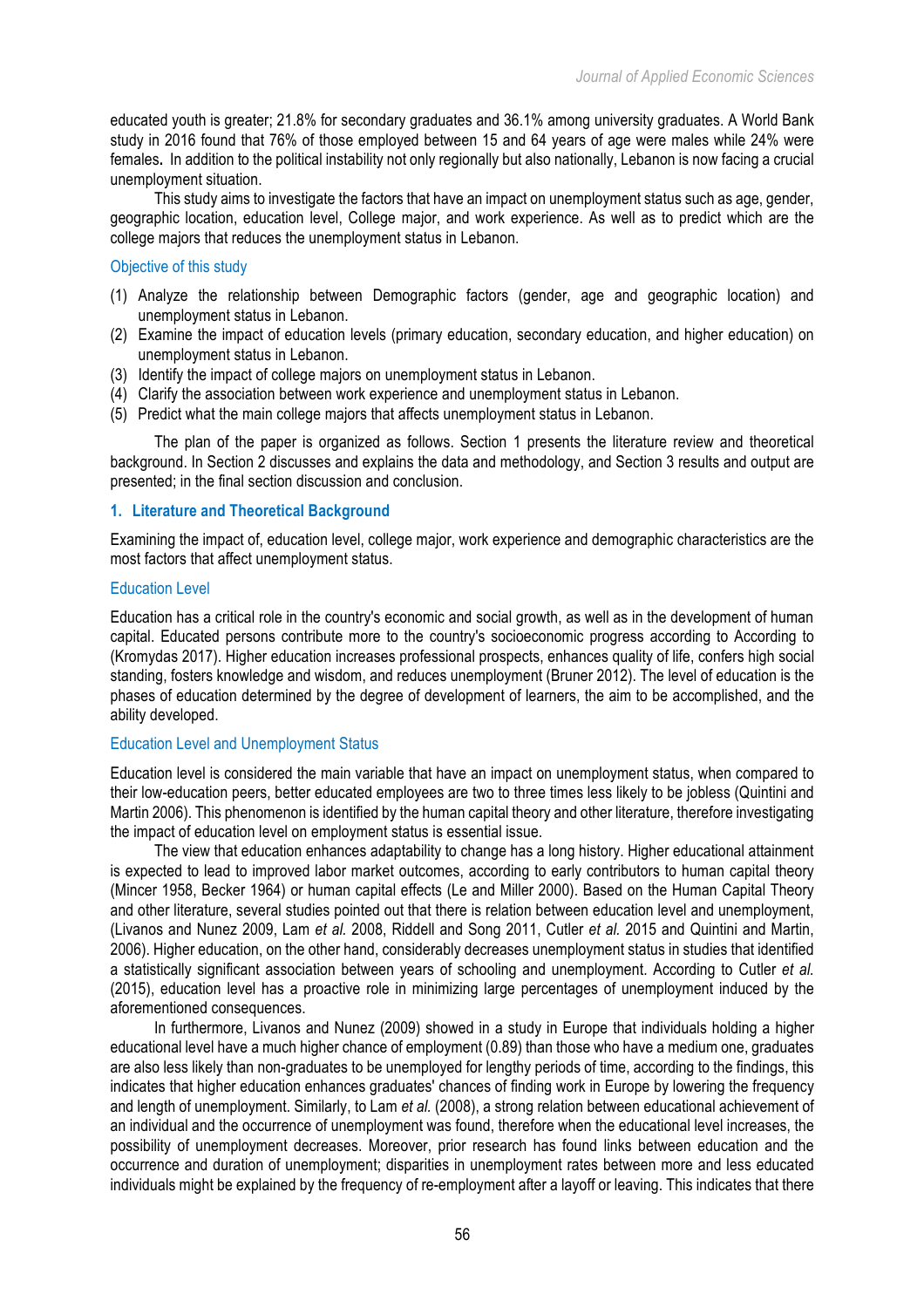is a positive association between re-employment rates and education attainment (Kettunen 1997, Riddell and Song 2011). Riddell and Song (2011) go on to say that this is truer for tertiary educated professionals than for high school graduates. This discovery is especially relevant in light of the fact that in today's labor market, roughly 10% of all workers leave their employers during the first year of employment, and about 10% of workers are employed on an annual basis on average (Riddell and Song 2011). To sum up, a high significant correlation between education level and unemployment status can be confirmed.

On the other hand, Applegate, Chiem and Sanders (2014) study in different US states revealed a significant negative correlation between adults' education levels and unemployment. In addition, Applegate *et al.* (2014) showed that both a high school diploma and a university degree can both decrease unemployment rate. Based on the abovementioned arguments, this research aims to investigate the following hypothesis in Lebanon:

H1. There is a negative association between education level and unemployment status in Lebanon.

#### College major

A student's major is the main subject that they are studying in a university or college. For a long time, the topic of college major selection has piqued researchers' curiosity (Bartolj and Polanec 2012). It's also been described as a difficult decision impacted by a variety of circumstances (Al Khateeb 2012, Bayomi 2011, Simoes and Soares 2010). According to Nauta (2007), individuals, select college majors that tap into their abilities and interests, reflect their self-concepts, or provide desired reinforces, similar to how they choose professions.

#### College major and unemployment status

College major plays a crucial role in determining unemployment status. From their research, Fougere and Maurel (2012) discovered that students choose their majors based on predicted future wages. Wiswall and Zafar (2011) discovered that incomes were a key factor of major choice in their research. As a result, completing college majors is an important stage in the professional development process (Montmarquette, Cannings, & Mahseredjian, 2002). According to Robst and VanGilder (2016) economics majors earn greater pay than business majors, and mismatch has a lesser influence on wages for economics majors than for business majors.

Furthermore, a study done in USA by Abel, *et al.* (2014) shows that Liberal arts and social science majors not only are less likely to find a job but also have worse employment conditions than those of engineering graduates. Moreover, Hwang and Baek (2008) find that multiple majors (*e.g.,* double majors, minor majors, interdepartmental majors) do not help young people find a job. In order to understand more this relation, this research aim to investigate the following hypothesis:

H2. There is significant association between college major and unemployment status in Lebanon.

### **Experience**

In today's competitive business environment, improving and understanding employee experience is critical for firms since it influences workers' connection to the organizations. Despite the fact that economists take job experience into account when forecasting incomes, there is no precise economic definition of work experience. Employee experience is described as workers' views of their companies based on all of the activities, behaviors, and processes they encounter while at work (Yildiz, Temur, Beskese, Bozbura, and Kahraman 2020).

Furthermore, the majority of economic studies consider job experience to be a type of talent (Rosen 1972, Mincer 1974 and Yamaguchi 2010). Experience, according to Raelin (1997), is the capacity to make judgments in unexpected and difficult situations. Work experience is valued by both people and the job market. Individuals with work experience can set themselves apart from other job hopefuls with equivalent qualifications (Tomlinson 2008).

#### Work experience and unemployment status

With respect to work experience, workers with experience are in high demand in the labor market. Young people are more susceptible and face stiff competition from those with work experience who are seeking for jobs. When an employer is given the choice between a job seeker with work experience and a job seeker who is jobless, the employer will choose the job seeker with work experience (Eriksson and Gottfries 2005). In addition, because of their high productivity and cheap training costs, experienced worked are preferred to be selected (Oswald-egg and Renold 2021). According to Stuth and Jahn (2020), young people are not being employed because they don't have work experience. Similarly, Level M., Van der Velden and Di Stasio (2014) consider employers are not having enough information about the graduate's qualifications and productivity since they do not have enough work experience.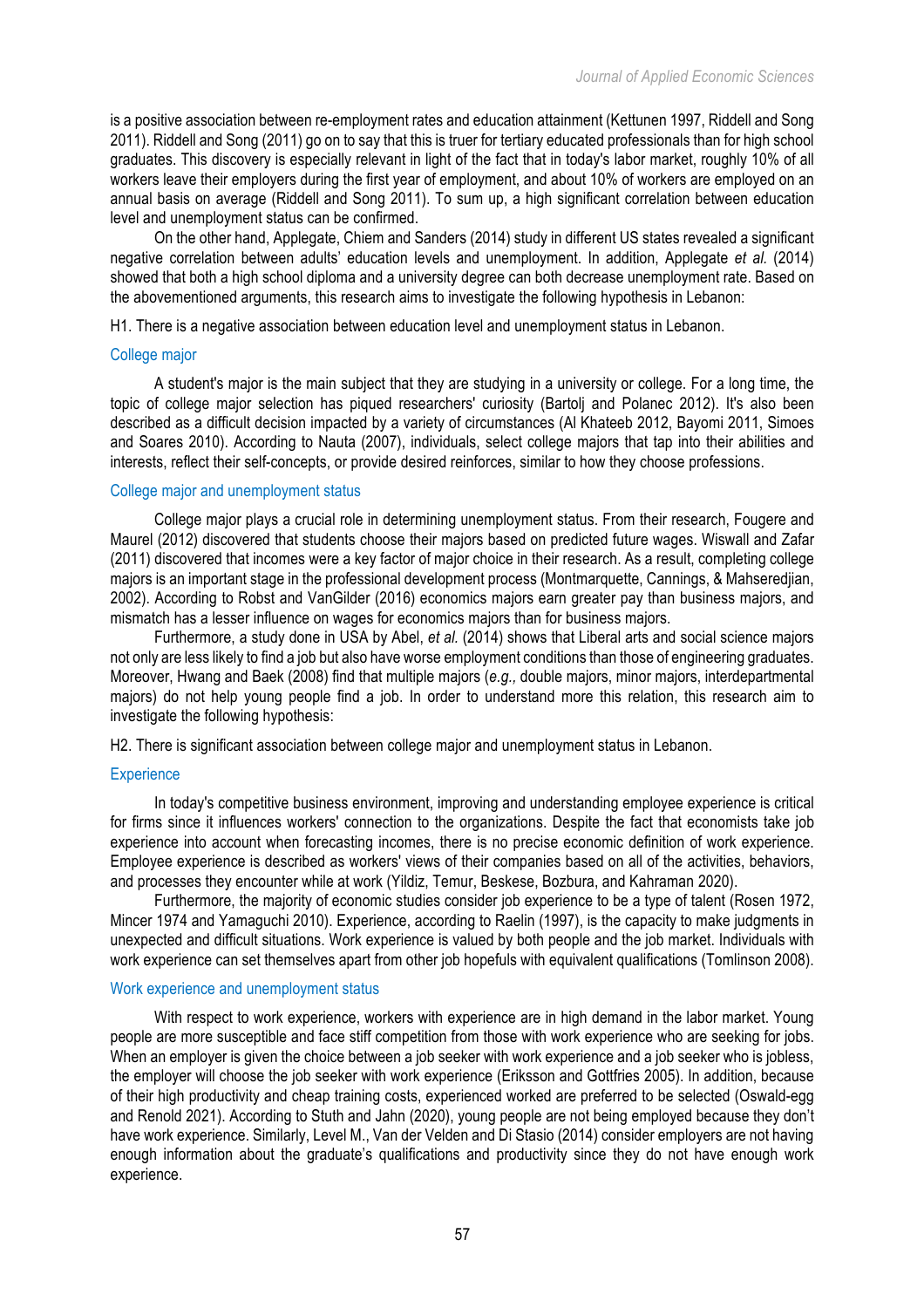Likewise, Gontkovicova, Mihalcova and Pruzinsky (2015) show that work experience is a significant factor and advantage in having a job, young people are struggling to obtain work experience while employers aren't hiring them because of their lack in experience. Furthermore, young people are facing a huge disadvantage since current employers are not obtaining enough information about their skills, knowledge and abilities since there is no reference from an old one (Brzinsky-Fay 2017). Employers are hesitant to hire young individuals since their productivity is uncertain and they don't have a track record of previous work success (Skans, Edin and Holmlund 2009). Thus, the following hypothesis is presented:

H3. There is a negative relationship between work experience and unemployment status in Lebanon.

#### Demographic factors

Changes in the structure and number of the population is broadly described as demography. Demography has traditionally focused on gender and age patterns, but there are other key dimensions studied in demographic studies including ethnicity/ race, educational attainment, marital status and ethnicity/ race (Prskawetz *et al.* 2018).

# Demographic factors and unemployment status

Concerning demographic factors, demography traditionally concentrates on gender and age structures, another vital dimensions that demography studies are marital status, ethnicity/ race, place of residence and educational achievement. (Prskawetz *et al.* 2018). For those who quit school at an early age and start work, will absolutely acquire a great valuable experience by the age of 25 compared to those who start the same domain by the age of 23 (Haar 2018). So, when applying to the same kind of job opportunities, higher experienced individuals are recruited. Furthermore, Tåhlin and Westerman (2020), admitted that a job rivalry for fundamental abilities by the difference of age requires stressing on experience and job position of the applicants. On the other hand, the European Commission (EC 2013), youth are fresh entrants and have less opportunities with respect to experienced individuals when applying to a job especially when the economy is poor.

Furthermore, youth are always recruited with interim contracts and are the earliest to be fired, even if youth are recruited with an enduring contract, they are exposed to the LIFO (last-in-first-out) rule, as firms have less carried charge when dismissing workers who haven't been in the firm for a long period of time (EC 2013). Concerning older workers, they always have less chances in job vacancies due to their physical and mental potentials, they are always considered less productive workers having a decreased appetite for knowledge (Anselmann and Mulder 2020). On the flip side, there are some favorable perceptions regarding older workers and career opportunities, such as the fact that they are more trustworthy and devoted than youth workers and have superior social abilities (Harris *et al.* 2018).

With respect to Gender, Albanesi and Sahin (2013), as well as Brincikova and Darmo (2015) among others, introduce a statistical proof about the gender imbalance in the unemployment rates as a result of the business cycle, with a higher preference according to males. This is illustrated by the volatile changes in the manufacturing sector, which primarily hire males (Hutengs and Stadtmann 2014), so men are primarily recruited by more repetitive industries than are females, so their unemployment rate has a greater impact to any GDP fluctuation. In addition, researchers suggest that females accept less call backs for recruiting in male dominated job fields (which is known to be higher in salaries) (Riach and Rich 2006, Booth and Leigh 2010). In terms of marital status, women that are married are with higher probability to enter the labor market especially with increased family needs (Wulandari *et al.* 2019, Kamaruddin *et al.* 2020).

According to the theory of job search in labor economics, information asymmetry in one of the aspects of the labor market, in other words workers and job seekers have no information about the recruiter and the employers have no idea about the employee's potential. the positive side of living in large cities are that fresh graduates have more job opportunities to search for, as a result, in urban areas graduates have more chances to get engaged in the labor market (Jun 2017). Moreover, rural people face difficulties accessing the labor market due to a lack of information about employment prospects, the rare connection with job opportunities, and lower earnings. Because of their lower education levels, rural teenagers are more likely to obtain job at a younger age than urban people (Xiaoya and Tay 2016) whereas urban youngsters are more likely to chase further education in order to get better long-term work chances at professional and management levels. (Lancee 2019) characterizes youth traveling to cities as a result of rural areas' poor unemployment and cheap earnings. Thus, demographic factors in terms of age, gender, marital status and geographic area may influence unemployment. According to this discussion the following hypothesis is presented:

H4. There is significant relationship between age and unemployment status in Lebanon.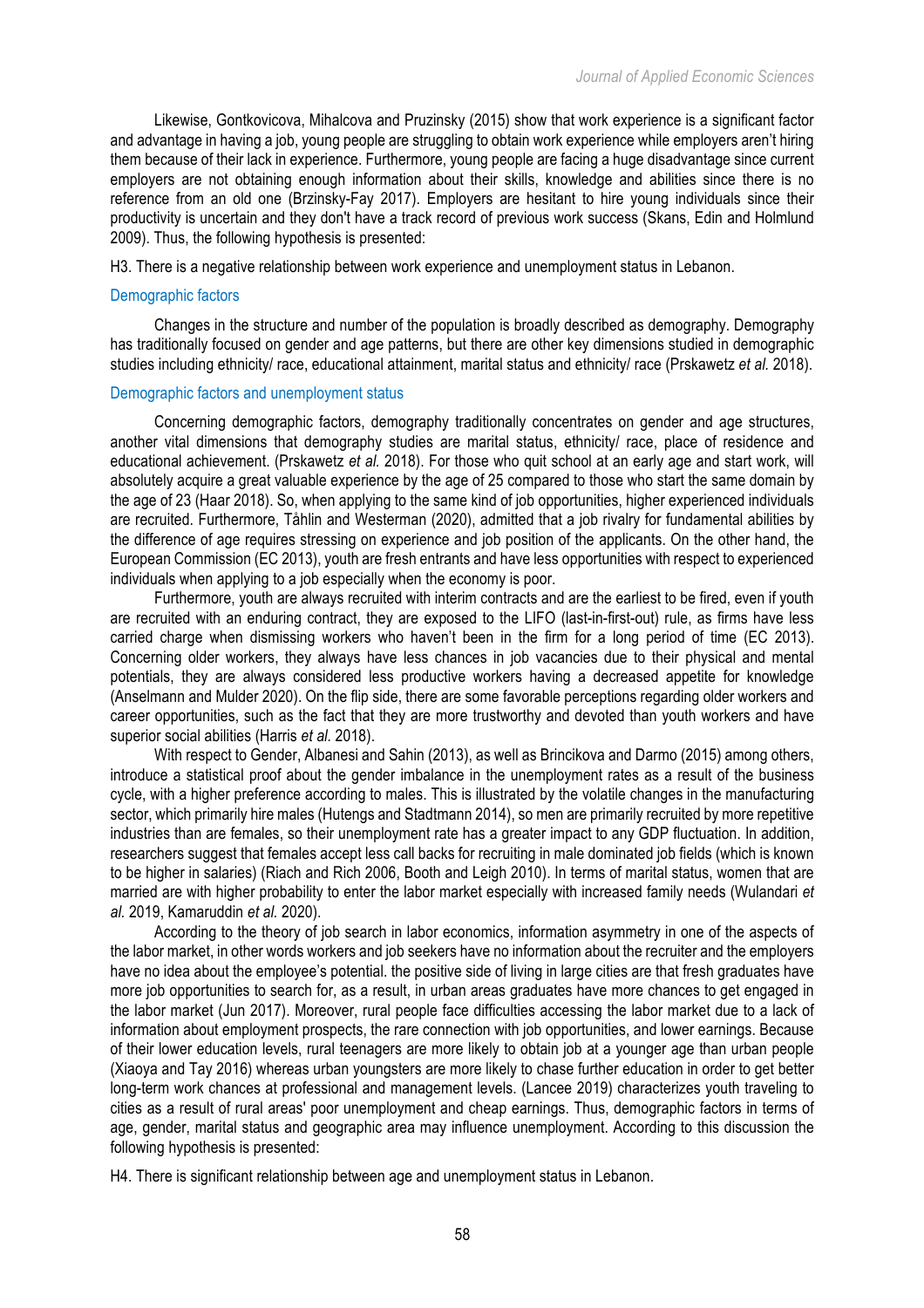H5. There is a significant relationship between gender and unemployment status in Lebanon.

H6. There is significant relationship between geographic area and unemployment status in Lebanon.

# **2. Methodology**

# Data selection

To estimate the effect of education level, or the degree (Intermediate, terminal, bachelor, masters and PhD), college majors (Business, Engineering, Literature, Education, Sciences, Health and Others), work experience range between (0-1, 1-2, 3-5, 6-10 and 10+) and demographic factors age (aged between 16 and 64 years old), gender, and the Lebanese geographic area according to governorates (Beirut, Mount Lebanon, North, South, Beqaa, Nabatiyeh, Baalbek, Akkar) on the dependent variable unemployment status which characterize by (yes unemployed and no employed). This study used a survey designed. A total of 906 surveys was distributed to Lebanese people through electronic mail, of which 731 were selected and used for examination.

The population of this research includes all Lebanese people the respondents of this study involved who aged between 16 and 64 according to the Lebanese labor low. the sample was selected using random sampling method, the Lebanese who are in the labor force by justifying that they were sufficient to represent the population and to meet the scope of the study.

#### Statistical analysis

The factors affecting unemployment status were estimated using simple and multiple Logistic Regression Analysis by using SPSS and differences in variables are calculated using Chi-square Analysis Table (1). With respect to Table (2) present Odds Ratios (OR) and 95% confidence intervals were calculated. Analyses were considered statistically significant at the alpha 0.05 level.

# **3. Results and Outputs**

The sample characteristics are described in the Table 1. From the total sample of 731 responses there were 581 females (79.5%), 275 were unemployed while 306 employed, with respect to the sample of males, the total was 150 (20.5%), 106 working while 44 were not.

The majority of the sample according to the Lebanese governorates were located in Mount Lebanon 204 responses (28%) from which 76 were not having a career and 128 were having one, from the capital Beirut there were 178 (24%) distributed between 66 who not recruited and 112 recruited. Moving to south Lebanon, 153 (21%) replies were gained, 69 were not engaged in the labor market whereas 84 were engaged. In Nabatiyeh governorates, 90 answers were deducted, 47 of them were unoccupied and 43 were occupied. North Lebanon and Bikaa shared the same percentage of responses 5%. In North Lebanon 19 were not enrolled and 17 were enrolled. In Bikaa, 16 were jobless and 21 are with jobs. From Baalbeck and Akkar the least responses were obtained, from Baalbeck 20 (3%) from which 16 were resting and 4 utilized. From Akkar 13 (2%) submitted questionnaires from which 10 are unemployed and 3 are employed.

According to the Lebanese educational system and levels, the sample was distributed 29 (4%) for intermediate level from which 17 are unwaged and 12 are waged, 133 (18%) for the terminal level classified as 87 workless and 46 are in work. With respect to the bachelor degree, the highest sample was obtained 403 (55%), 168 are out of a job and 235 are with a job. For the master's degree with sample of 161 (22%), there were 47 that are redundant and 114 are employed. For the smallest sample in the educational level which is the PhD with 5 responses that were all occupied.

The work experience was classified into 4 groups. The first group with 0-1 years of experience there was a sample of 224 (31%) from which 171 were unemployed and 53 are employed. The second group with 1-2 years of experience the sample contained 98 (13%) responses, 54 are unoccupied and 44 are occupied. The third group with 3-5 years of experience the sample contained 153 (21%) responses with 56 were not active in the labor market and 97 were active. The fourth group with 6-10 years of experience 120 (16%) observations was deducted, 22 were not in the working force and 98 were. In the last group with 10+ years of experience, 136 (19%) of which 16 were redundant and 120 are waged.

Moving to the college major with 8 categories. The first category is business with the highest sample of 221 (30%), 96 of them were out of a job and 125 were with a job. The second category is engineering with a sample of 64 (9%), 25 were workless and 39 were employed. The third major is literature with 82 (11%) of observations, 32 were resting and 50 were earning. In the major of education, a total sample of 49 (7%) observations were obtained, 16 of them were unwaged and 33 were waged. The sciences major contained 103 (14%) observations with 45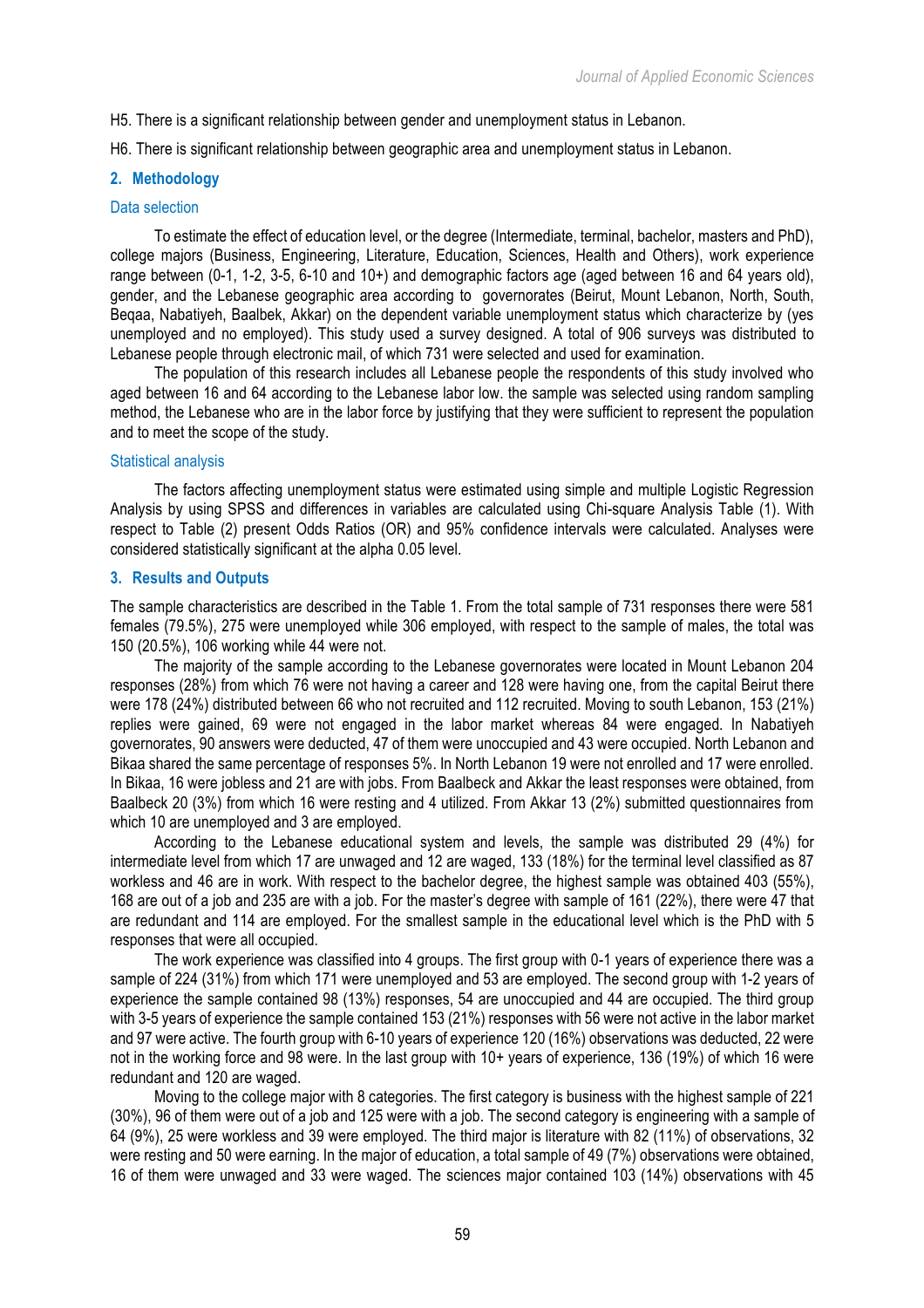unemployed and 58 employed. In the faculty of health, 73 (10%) observations were deducted, 26 were not having a career and 47 were having a career. Finally, the other majors with 139 (19%) of observations, 79 were dismissed and 60 were hired. The total age was ranged between 22 and 36, the unemployed individuals were ranged between 20 and 34.

A statistically significance occurred between the factors and unemployment status. Gender, geographic area, education level, age and work experience the p-value was (p=0.00), while collage major was (p=0.017).

# Regression finding

Table 2 represent the adjusted association between the (gender, age, geographic area, college major, work experience and education level) and unemployment status**.** Odds Ratio (ORs) and the 95% C.I. from multiple logistic regression analyses are displayed. The analysis revealed that there is difference between gender in determining unemployment status, males have 1- 0.34 about 66% chance to be less unemployed with respect to females (OR=0.34; 95% C.I: 0.210-0.577).

With respect to Geographical area, there is no difference or impact on unemployment status between Mount Lebanon, North Lebanon, South Lebanon, Bikaa and Nabatiyeh areas, with respect to Beirut. While, Baalbeck is significant, therefore it differs in determining unemployment status, in Baalback area have 5.6 times chance more to be unemployed with respect to Beirut (OR=5.6; 95% C.I: 1.33-23.5). likewise, Akkar area, have 9.5 times chance to be unemployed with respect to Beirut, (OR=9.5; 95% C.I: 1.886-48.382).

Education level, there is no difference between Terminal, Bachelor, and PhD with respect to Intermediate on unemployment status, while master's degree has a difference from Intermediate degree in determining unemployment status, 79% chance to be less unemployed with respect to intermediate (OR=0.215; 95% C.I: 0.067- 0.696).

According to Work experience, there is difference between work experience 1-2, 3-5, 6-10 and 10+ years of work experience and 0-1 experience on unemployment status, therefore, 1-2 work experience have (1-0.48) 0.52 or 52% chance to be less unemployed with respect to 0-1 experience (OR=0.48; 95% C.I: 0.282-0.840). while 3-5 years of work experience have 0.82 (82%) chance to be less unemployed with respect to 0-1 (OR=0.18; 95% C.I: 0.110-0.308). the 6-10 years of experience 0.95(95%) chance possible to be less unemployed (OR=0.05; 95% C. I: 0.026-0.097). finally, 10+ experience have 0.975(97.5%) chance possibility to be less unemployed with respect to 0-1 (OR=0.025; 95% C.I: 0.011-0.058).

College Major, all majors Engineering, Literature, Education, Sciences, Health, and Others have no difference with respect to Business major on unemployment status. (95% C.I.: 0.425-1.718; 0.626-2.340; 0.239- 1.139; 0.350-1.127; 0.249-1.030; 0.826-2.670). according to age, it has an impact on unemployment status with (95% C.I: 1.001-1.078).

With respect to age, OR = 1.039 - 1 = 0.039 around 4 %, therefore as age increase by one year, odds increase by 4% for unemployment.

|                                 | <b>Unemployment status</b> |                   |                  |         |  |
|---------------------------------|----------------------------|-------------------|------------------|---------|--|
|                                 | n (%) Total (n = 731)      | Yes ( $n = 319$ ) | No ( $n = 412$ ) | P-value |  |
| Gender                          |                            |                   |                  | 0.000   |  |
| Female                          | 581(79.5%)                 | 275               | 306              |         |  |
| Male                            | 150 (20.5%)                | 44                | 106              |         |  |
| Geographic Area                 |                            |                   |                  | 0.000   |  |
| <b>Beirut</b>                   | 178(24%)                   | 66                | 112              |         |  |
| Mount Lebanon                   | 204(28%)                   | 76                | 128              |         |  |
| North Lebanon                   | 36 (5%)                    | 19                | 17               |         |  |
| South Lebanon                   | 153(21%)                   | 69                | 84               |         |  |
| Bikaa                           | 37(5%)                     | 16                | 21               |         |  |
| Nabatiyeh                       | 90(12%)                    | 47                | 43               |         |  |
| <b>Baalbeck</b>                 | 20(3%)                     | 16                | 4                |         |  |
| Akkar                           | 13 (2%)                    | 10                | 3                |         |  |
| <b>Education level</b><br>0.000 |                            |                   |                  |         |  |
| Intermediate                    | 29(4%)                     | 17                | 12               |         |  |

| Table 1. Sample characteristics, Unemployment status, (n = 731) |  |  |
|-----------------------------------------------------------------|--|--|
|-----------------------------------------------------------------|--|--|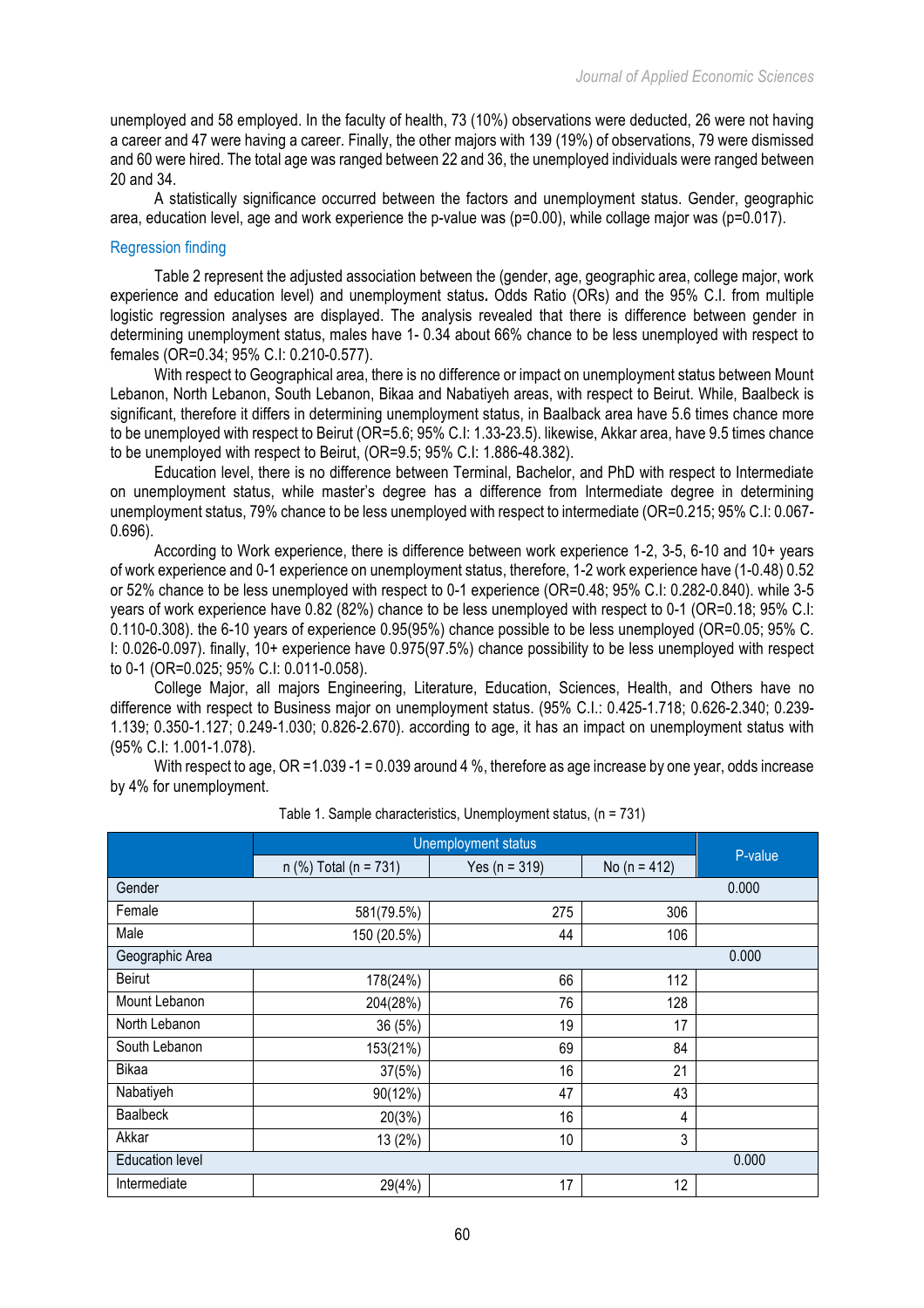|                        | Unemployment status                         | P-value                                     |                                               |         |
|------------------------|---------------------------------------------|---------------------------------------------|-----------------------------------------------|---------|
|                        | n (%) Total (n = 731)                       | Yes ( $n = 319$ )                           | No ( $n = 412$ )                              |         |
| Terminal               | 133(18%)                                    | 87                                          | 46                                            |         |
| Bachelor               | 403(55%)                                    | 168                                         | 235                                           |         |
| Masters                | 161(22%)                                    | 47                                          | 114                                           |         |
| PhD                    | 5(1%)                                       | 0                                           | 5                                             |         |
| <b>Work Experience</b> |                                             |                                             |                                               | 0.000   |
| $0 - 1$                | 224(31%)                                    | 171                                         | 53                                            |         |
| $1-2$                  | 98(13%)                                     | 54                                          | 44                                            |         |
| $3-5$                  | 153(21%)                                    | 56                                          | 97                                            |         |
| $6 - 10$               | 120(16%)                                    | 22                                          | 98                                            |         |
| $10+$                  | 136(19%)                                    | 16                                          | 120                                           |         |
| College Major          |                                             |                                             |                                               | 0.017   |
| <b>Business</b>        | 221(30%)                                    | 96                                          | 125                                           |         |
| Engineering            | 64(9%)                                      | 25                                          | 39                                            |         |
| Literature             | 82(11%)                                     | 32                                          | 50                                            |         |
| Education              | 49(7%)                                      | 16                                          | 33                                            |         |
| Sciences               | 103(14%)                                    | 45                                          | 58                                            |         |
| Health                 | 73(10%)                                     | 26                                          | 47                                            |         |
| Others                 | 139(19%)                                    | 79                                          | 60                                            |         |
| Age                    | Total                                       | Yes                                         | No                                            | P-value |
| Mean $\pm$ Sd          | $29.02 + 7.176$<br>$(21.8 \text{ and } 36)$ | $27.09 + 7.106$<br>$(19.9 \text{ and } 34)$ | $30.51 \pm 6.875$<br>$(23.6 \text{ and } 37)$ | 0.000   |

*Source*: Author's calculations using SPSS software, 2022

Table 2. Adjusted association between the gender, age, geographic area, college major, work experience and education level and unemployment status

|                        | Unemployment status (n= 731) |                                 |  |  |
|------------------------|------------------------------|---------------------------------|--|--|
|                        | Odd Ratio OR                 | 95% C.I. for EXP(B) Lower→Upper |  |  |
| Gender                 |                              |                                 |  |  |
| Female                 | Reference                    |                                 |  |  |
| Male                   | 0.348                        | $0.210 - 0.577$                 |  |  |
| Geographical area      |                              |                                 |  |  |
| <b>Beirut</b>          | Reference                    |                                 |  |  |
| Mount Lebanon          | 0.972                        | $0.577 \rightarrow 1.634$       |  |  |
| North Lebanon          | 1.901                        | $0.765 \rightarrow 4.724$       |  |  |
| South Lebanon          | 1.030                        | $0.596 \rightarrow 1.779$       |  |  |
| Bikaa                  | 0.785                        | $0.315 \rightarrow 1.954$       |  |  |
| Nabatiyeh              | 1.555                        | $0.819 - 2.949$                 |  |  |
| <b>Baalbeck</b>        | 5.600                        | $1.332 \rightarrow 23.539$      |  |  |
| Akkar                  | 9.552                        | $1.886 \rightarrow 48.382$      |  |  |
| <b>Education level</b> |                              |                                 |  |  |
| Intermediate           | Reference                    |                                 |  |  |
| Terminal               | 0.956                        | $0.302 - 3.022$                 |  |  |
| Bachelor               | 0.404                        | $0.133 \rightarrow 1.231$       |  |  |
| <b>Masters</b>         | 0.215                        | $0.067 - 0.696$                 |  |  |
| PhD                    | 0.000                        | $0.000 \rightarrow$             |  |  |
| <b>Work Experience</b> |                              |                                 |  |  |
| $0 - 1$                | Reference                    |                                 |  |  |
| $1 - 2$                | 0.487                        | $0.282 \rightarrow 0.840$       |  |  |
| $3-5$                  | 0.184                        | $0.110 - 0.308$                 |  |  |
| $6 - 10$               | 0.050                        | $0.026 \rightarrow 0.097$       |  |  |
| $10+$                  | 0.025                        | $0.011 \rightarrow 0.058$       |  |  |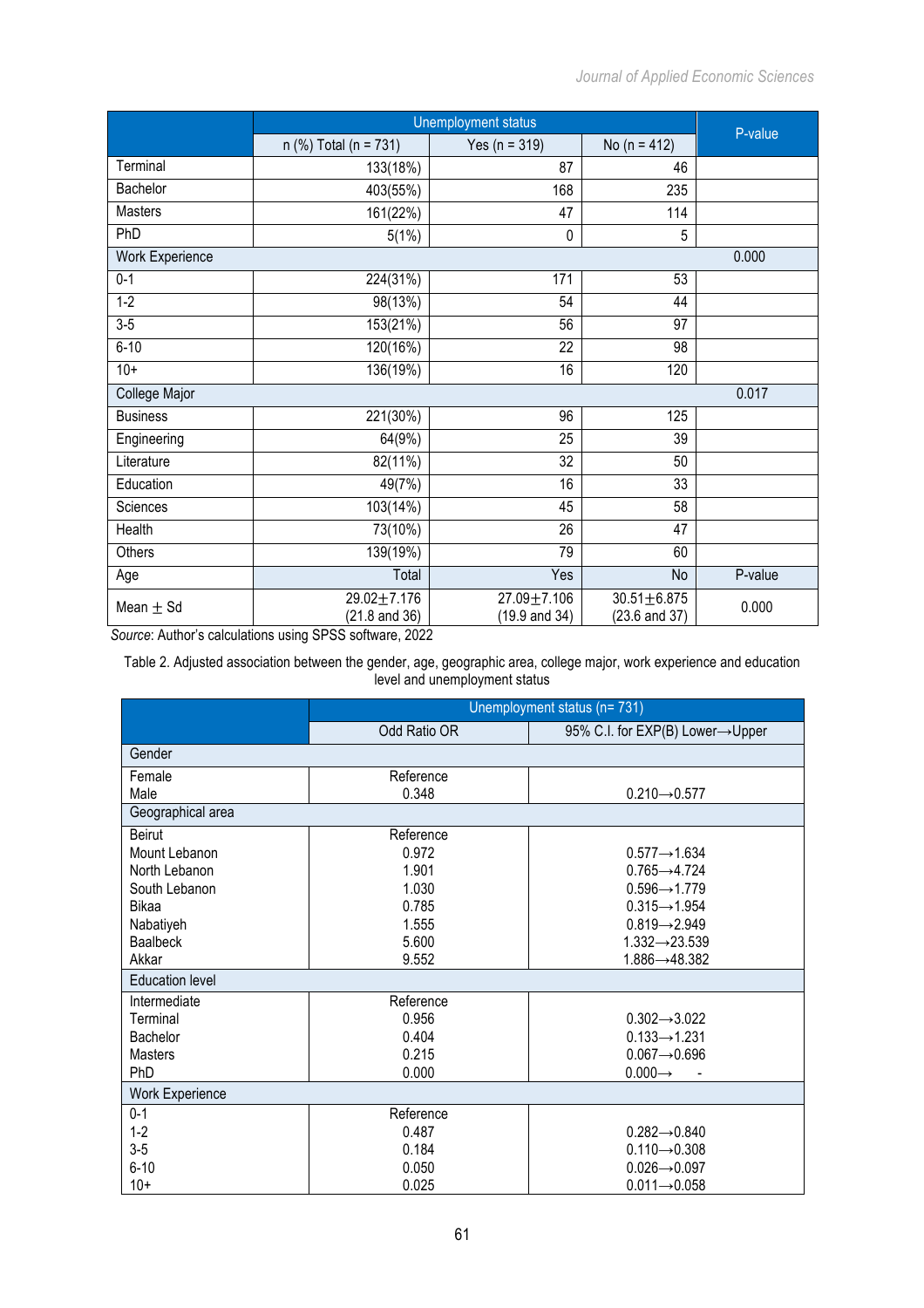|                 | Unemployment status (n= 731) |                                 |  |  |
|-----------------|------------------------------|---------------------------------|--|--|
|                 | Odd Ratio OR                 | 95% C.I. for EXP(B) Lower→Upper |  |  |
| College Major   |                              |                                 |  |  |
| <b>Business</b> | Reference                    |                                 |  |  |
| Engineering     | 0.855                        | $0.425 \rightarrow 1.718$       |  |  |
| Literature      | 1.210                        | $0.626 \rightarrow 2.340$       |  |  |
| Education       | 0.522                        | $0.239 \rightarrow 1.139$       |  |  |
| Sciences        | 0.628                        | $0.350 \rightarrow 1.127$       |  |  |
| Health          | 0.506                        | $0.249 \rightarrow 1.030$       |  |  |
| Others          | 1.485                        | $0.826 \rightarrow 2.670$       |  |  |
| Age             |                              |                                 |  |  |
|                 | 1.039                        | $1.001 \rightarrow 1.078$       |  |  |

*Source*: Author's calculations using SPSS software, 2022.

#### **Discussion and conclusion**

Overall, the study found that the majority of Lebanese youth are unemployed and actively seeking employment. The research shows that there are differences in the factors affecting unemployment, individuals with higher educational level and higher experience set to have more chance to enter the labor market.

Also, males have more chances than females to get employed. Individuals living in Beirut also have bigger job opportunities, since most of the Lebanese companies are located in this area. By studying college major separately (table in the appendix), the results came out individuals with college majors of business management, computer science, art, health, nursing, nutrition and psychology are set to have more job opportunities than other majors. Between the age of 24 and 37 individuals have better chances to get recruited. We can conclude that, planning for entering a specific college major that guarantee job opportunities in vital to avoid being unemployed. Youths should prepare wisely for their career to avoid being jobless.

# **References**

- [1] Abel, K., Heuvelman, H., Jörgensen, L., Magnusson, C., Wicks, S., Susser, E., . . . Dalman, C. 2014. Severe bereavement stress during the prenatal and childhood periods and risk of psychosis in later life: population based cohort study. DOI: https://doi.org/10.1136/bmj.f7679
- [2] Akyurt, Y. A. (2020). Labor market and unemployment within the framework of economic theory: counterparts şn game theory (Yayımlanmamış Yüksek Lisans Tezi). Maltepe University, Sosyal Bilimler Enstitüsü, İstanbul. https://hdl.handle.net/20.500.12415/4709
- [3] Al Khateeb, M. 2012. Choose the appropriate college students dilemma. Available at: http://www.alkhaleej.ae/ alkhaleej/page/7ab1df92-fb54-45df-8dd7-2d83ff7d47cc
- [4] Albanesi, S and Sahin, A. 2013. The Gender Unemployment Gap: Trend and Cycle. Staff Reports No. 613. New York: Federal Reserve Bank of New York.
- [5] Anselmann, V., Mulder, R. 2020. Transformational Leadership, Knowledge Sharing and Reflection, and Work Teams' Performance: A Structural Equation Modelling Analysis. *Journal of Nursing Management, 28*(7). DOI: 10.1111/jonm.13118
- [6] Applegate, J., Chiem, P., Sanders, C. 2014. Education and unemployment rates before and after the great recession. http://hdl.handle.net/1853/52868
- [7] Archer, E., Chetty, Y. 2013. Graduate employability: Conceptualization and findings from the University of South Africa. *Progressio*, 35(1): 134-165. http://hdl.handle.net/10500/11981
- [8] Baah-Boateng, W. 2015. Unemployment in Ghana: A cross sectional analysis from demand and supply perspectives. *African Journal of Economic and Management Studies*, 6(4): 402 – 415. DOI: http://dx.doi.org/10.1108/AJEMS-11-2014-0089
- [9] Bartolj, T. B. I. S., Polanec, S. 2012. College major choice and ability: Why is general ability not enough? *Economics of Education Review*, 31(6): 996-1016. DOI: 10.1016/j.econedurev.2012.07.010
- [10] Bayomi, A. 2011. Students in high schools have trouble choosing college majors. Available at: http://www.emaratalyoum.com/local-section/hotline/2011-11-18-1.438056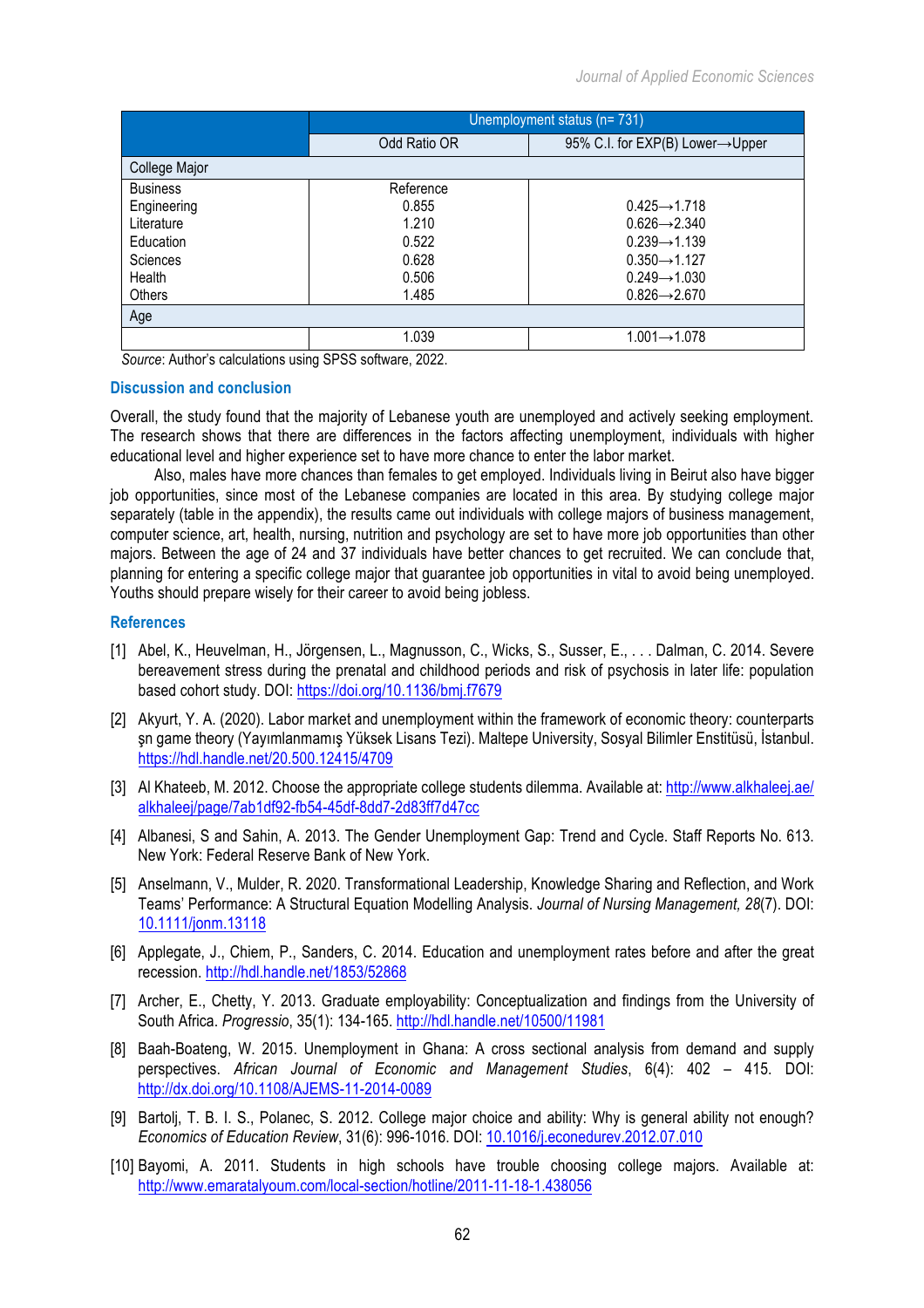- [11] Becker, G.S. 1964. Human capital: A theoretical and empirical analysis, with special reference to education. New York: National Bureau of Economic Research. DOI: https://doi.org/10.1177/000271626536000153
- [12] Beffy, M., Fougere, D., Maurel, A. 2012. Choosing the field of study in postsecondary education: Do expected earnings matter? *The Review of Economics and Statistics*, 94(1): 334-347. http://www.mitpressjournals.org/ doi/pdf/10.1162/REST\_a\_00212; DOI: https://doi.org/10.1162/REST\_a\_00212
- [13] Booth, A. L. and Leigh, A. 2010. Do employers discriminate by gender? A field experiment in female-dominated occupations', *Economics Letters*, 107: 236–238. DOI: 10.1016/j.econlet.2010.01.034
- [14] Brincikova, Z., Darmo, L. 2015. He Impact of Economic Growth on Gender Specific Unemployment in the European Union. *Scientific Annalsof the "Alexandru Ioan Cuza" University of Iaşi Economic Sciences, 62*(3): 383-390. DOI: 10.1515/aicue-2015-0026
- [15] Bruner, B. .2012. The role on one's own higher education, Management Education, Rankings. UVA DARDEN. available at: https://blogs.darden.virginia.edu/brunerblog/2012/10/the-role-on-onesown-higher-education/
- [16] Brzinsky-Fay, C. 2017. The interplay of educational and labor market institutions and links to relative youth unemployment, *Journal of European Social Policy*, 27(4): 346-359. DOI: 10.1177/0958928717719198
- [17] Cutler, D. M., Huang W., and Lleras-Muney, A. 2015. When does education matter? The protective effect of education for cohorts graduating in bad times. *Social Science & Medicine*, 127: 63-73. DOI: 10.1016/j.socscimed.2014.07.056
- [18] Eriksson, S., Gottfries, N. 2005. Ranking of Job Applicants, on-the-Job Search, and Persistent Unemployment. *Labor Economics*, 12: 407-428. http://www.sciencedirect.com/science/article/pii/S0927-5371(04)00006-5 DOI: https://doi.org/10.1016/j.labeco.2003.11.008
- [19] Farber, H. S. 2004. Job loss in the United States, 1981 to 2001. *Research in Labor Economics*, 23: 69-117. DOI: https://doi.org/10.1515/9780804786430-003
- [20] Freeman, J.A, Hirsch, B. 2008. College majors and the knowledge content of jobs. *Economics of Education Review,* 27(5): 517-535. http://www.sciencedirect.com/science/article/pii/S0272-7757(07)00119-7. DOI: 10.1016/j.econedurev.2007.07.004
- [21] Gallagher, S., Sumner, R.C., Muldoon, O.T., Creaven, A.M., Hannigan, A. 2016. Unemployment is associated with lower cortisol awakening and blunted dehydroepiandrosterone responses. *Psychoneuroendocrinology*, 69: 41–49. DOI: http://dx.doi.org/10.1016/j.psyneuen.2016.03.011
- [22] Gontkovicova, B., Mihalcova, B., and Pruzinsky, M. 2015. Youth Unemployment Current Trend in the Labour Market? *Procedia Economics and Finance*, 23: 1680-1685. DOI: 10.1016/S2212-5671(15)00554-7
- [23] Haar, B. T. 2018. Discrimination of Young Workers: To be Justified or not to be Justified? *International Labor Rights Case Law*, 4: 230 – 234. DOI: 10.1163/24056901-00402016
- [24] Harris, K., Krygsman, S., Waschenko, J. and Rudman, D.L. 2018. Ageism and the Older Worker, The Gerontologist, 58(2): e1- e14.DOI: https://doi.org/10.1093/geront/gnw194
- [25] Hwang, E. and Baek, S. 2008. A Comparative Research on the Results between Self-Reported Evaluation and Experts. Evaluation of Practical Teaching Competence in Secondary School. *Journal of Education Evaluation*, 21(2): 53-74. DOI: https://doi.org/10.1186/1479-5868-5-56
- [26] Jun, K. 2017. Factors affecting employment and unemployment for fresh graduates in China. *Unemployment: Perspectives and Solutions*, 53. DOI: 10.5772/intechopen.69809
- [27] Kamaruddin, S. N. A. A., Omar, K., Saputra, J., Shakur, E. S. A., Rahim, N. A. A. A., Razali, M. K. A. M. 2020. Determinants of female employees' job performance in Malaysia. *Management Science Letters*, 11: 233-238. DOI: 10.5267/j.msl.2020.8.011
- [28] Karanikolos, M., *et al.* 2013. Financial crisis, austerity, and health in Europe. *Lancet*, 381: 1323–1331. DOI: https://doi.org/10.1016/S0140-6736(13)60102-6
- [29] Kettunen, J., 1997. Education and unemployment duration. *Econ. Educ. Rev*. 16(2): 163–170. DOI: https://doi.org/10.1016/S0272-7757(96)00057-X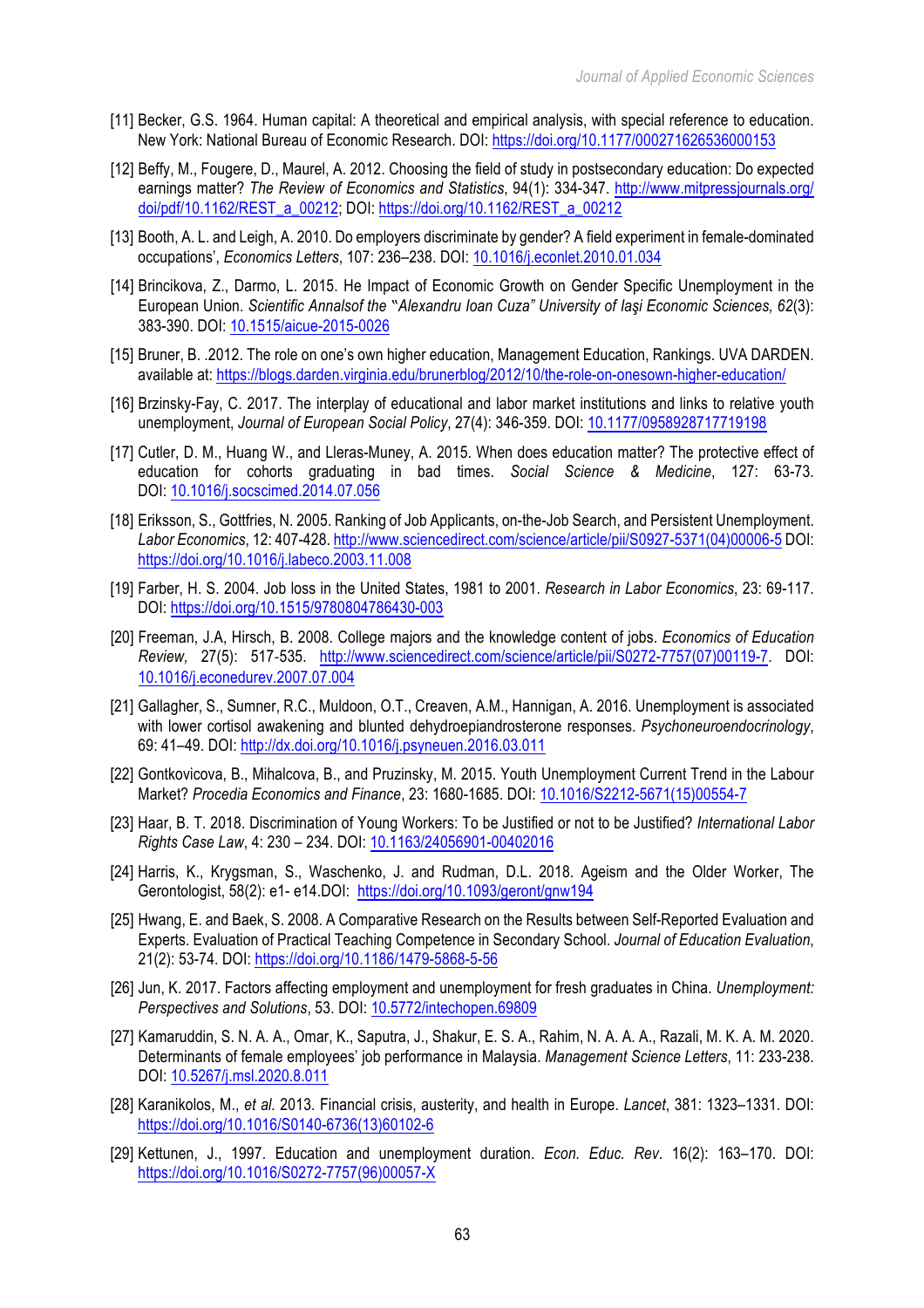- [30] Klein, M. 2015. The increasing unemployment gap between the low and high educated in West Germany. Structural or cyclical crowding-out? *Social Science Research*, 50: 110–125. DOI: 10.1016/j.ssresearch.2014.11.010
- [31] Kromydas, T. 2017. Rethinking higher education and its relationship with social inequalities: Past knowledge, present state and future potential, Palgrave Commun, Volume 3, No. 1. DOI: 10.1057/s41599-017-0001-8
- [32] La Torre, G., Sestili, C., Mannocci, A., Sinopoli, A., De Paolis, M., De Francesco, S., Rapaccini, L., Barone, M., Iodice, V., Lojodice, B. *et al.* 2018.Association between Work Related Stress and Health Related Quality of Life: The Impact of Socio-Demographic Variables. A Cross Sectional Study in a Region of Central Italy. *Int. J. Environ. Res. Public Health*, 15, 159. DOI: 10.3390/ijerph15010159
- [33] Lam, D., Leibbrandt, M. and Mlatsheni, C. 2008. Education and Youth unemployment in South Africa, *A South African Labour and Development Research Unit*, Working Paper Number 22, University of Cape Town.
- [34] Lancee, B. 2019. Ethnic Discrimination in Hiring: Comparing Groups Across Contexts. Results from A Cross-National Field Experiment. *Journal of Ethnic and Migration Studies*. DOI: 10.1080/1369183X.2019.1622744
- [35] Le, A.T., Miller, P.W. 2000. Australia's unemployment problem*. Econ. Rec.*, 76(232): 74–104. DOI: 10.1111/j.1475%2D4932. 2000.tb00006.x
- [36] Levels, M., van der Velden, R., and Di Stasio, V. 2014. From school to fitting work: How education-to-job matching of European school leavers is related to educational system characteristics*. Acta Sociologica*, 57(4): 341–361. DOI: https://doi.org/10.1177/0001699314552807
- [37] Livanos, Cagri, Y., Nuñez, I. 2009. Gender employment discrimination: Greece and the United Kingdom, *International Journal of Manpower*, 30(8): 815 – 834. DOI: https://doi.org/10.1108/01437720911004443
- [38] McKee-Ryan, F., Song, Z., Wanberg, C.R., Kinicki, A.J. 2005. Psychological and physical well-being during unemployment: A meta-analytic study. *J. Appl. Psychol*., 90: 53–76. DOI: 10.1037/0021-9010.90.1.53
- [39] Meyer, N., Meyer, D.F. 2019. Examining the impact of entrepreneurial activity on employment and economic growth: The case of the Visegrád countries. *Polish Journal of Management Studies*, 20(1): 277–292. DOI: https://doi.org/10.17512/pjms.2019.20.1.25 . https://pjms.zim.pcz.pl/resources/html/article/details?id=196836
- [40] Mincer, J. 1974. Schooling, experience, and earnings. NBER. Neyt, B., Omey, E., Verhaest, D., Baert, S. 2019. Does student work really affect educational outcomes? A review of the literature. *Journal of Economic Surveys*, 33(3): 896–921. DOI: 10.1111/joes.12301
- [41] Mincer, J. 1958. Investment in human capital and personal income distribution. *J. Polit. Econ.*, 66 (4): 281– 302. DOI: http://dx.doi.org/10.1086/258055
- [42] Montmarquette, C., Cannings, K., and Mahseredjian, S. 2002. How do young people choose college majors? *Economics of Education Review*, 21(6): 543-556. Retrieved from http://www.sciencedirect.com/science/ article/pii/S0272-7757(01)00054-1 DOI: https://doi.org/10.1016/S0272-7757(01)00054-1
- [43] Nauta, M.M. 2007. Assessing college students' satisfaction with their academic majors. *Journal of Career Assessment, 15*(4): 446–462. DOI: https://doi.org/10.1177/1069072707305762
- [44] Nickell, D., Kliestikova, J., Kovacova, M. 2019. The increasing casualization of the gig economy: Insecure forms of work, precarious employment relationships, and the algorithmic management of labor. *Psychosociological Issues in Human Resource Management*, 7(1): 60–65. DOI: https://doi.org/10.22381/PIHRM7120197
- [45] Oswald-egg, M. and Renold, U. 2021. No experience, no employment: The effect of vocational education and training work experience on labor market outcomes after higher education, Vol. 80, 102650. DOI: https://doi.org/10.1016/j.econedurev.2020.102065
- [46] Oude Mulders, J. 2020. Employers' age-related norms, stereotypes and ageist preferences in employment, *International Journal of Manpower*, 41 (5): 523-534. DOI: https://doi.org/10.1108/IJM-10-2018-0358
- [47] Prskawetz, A., Sanderson, W. C., Scherbov, S. 2018. Broadening demographic horizons: demographic studies beyond age and gender. *Vienna Yearbook of Population Research*, *16*: 1-6. DOI: 10.1553/populationyearbook2018s001 . https://www.jstor.org/stable/26670751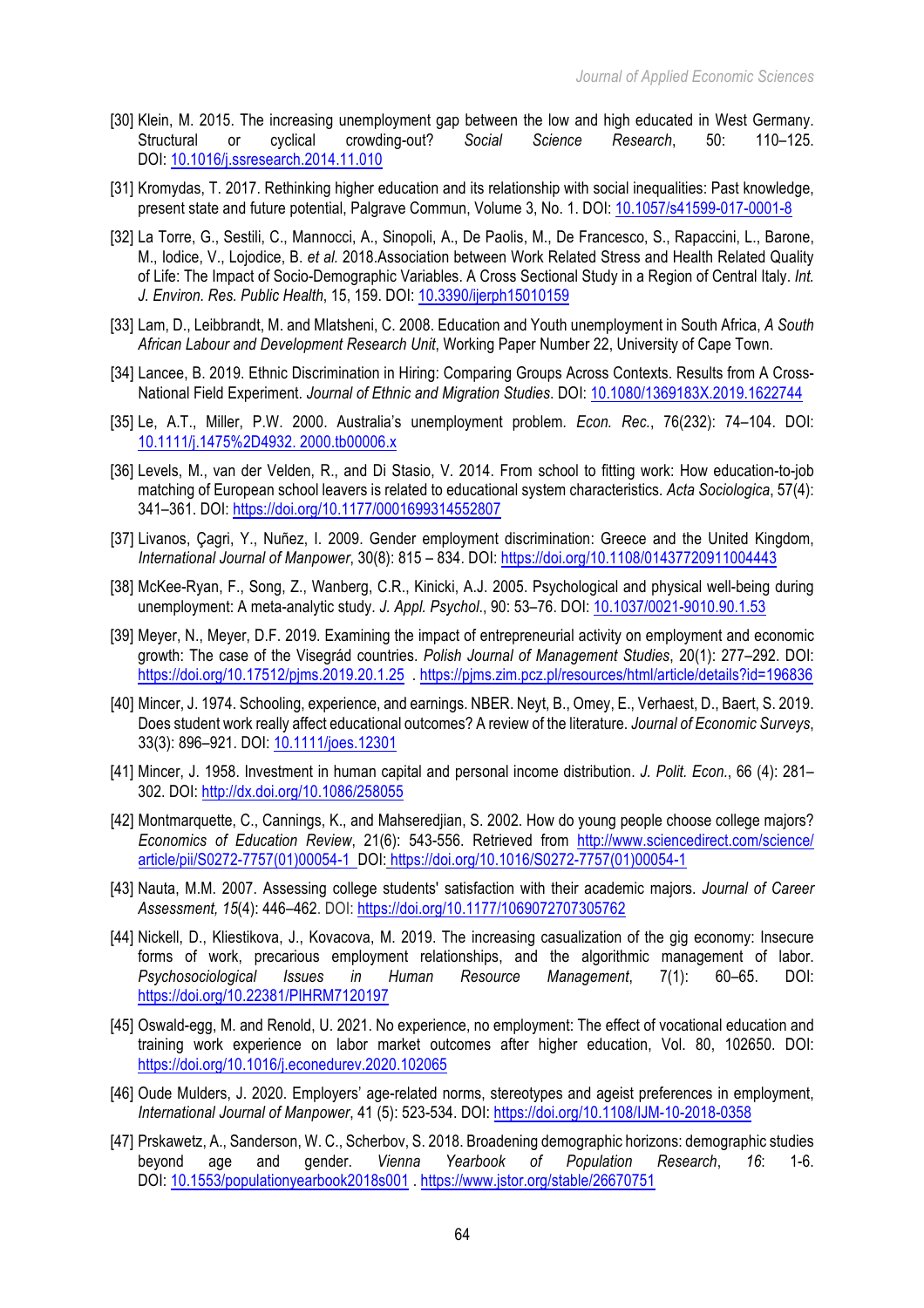- [48] Quintini, G., Martin, S. 2006. Starting well or losing their way? The position of youth in the labor market in OECD countries. OECD Social Employment and Migration Working Paper, Volume 39. OECD Publishing. DOI: https://doi.org/10.1787/351848125721
- [49] Shimer, R. 2001. The impact of young workers on the aggregate labor market. *Quarterly Journal of Economics* 116(3): 969–1007. DOI: https://doi.org/10.1162/00335530152466287
- [50] Raelin, J.A. 1997. A model of work-based learning. Organization Science, 8(6): 563–578 DOI: https://doi.org/10.1287/orsc.8.6.563
- [51] Riach, P. and Rich, J. 2006. An Experimental Investigation of Sexual Discrimination in Hiring in the English Labor Market, *BE Press Advances in Economic Analysis & Policy*, 6(2): Article 1. DOI: 10.2202/1538- 0637.1416
- [52] Riddell, W. C., Song, X. 2011. The impact of education on unemployment incidence and re-deployment success: Evidence from the US labor market. *IZA Discussion Pape*r, No. 5572. Retrieved from ftp.iza.org/dp5572.pdf. DOI:10.1016/J.LABECO.2011.01.003
- [53] Robst, J., VanGilder, J. 2016. Salary and job satisfaction among economics and business graduates: The effect of match between degree field and job. *International Review of Economics Education*, 21: 30-40. DOI: 10.1016/j.iree.2015.11.001
- [54] Rosen, S. 1972. Learning and experience in the labor market. *The Journal of Human Resources*, 7(3): 326– 342. DOI: https://doi.org/10.2307/145087
- [55] Simoes, C., Soares, A. 2010. Applying to higher education: Information sources and choice factors. *Studies in Higher Education*, 35(4): 371-389. DOI: 10.1080/03075070903096490
- [56] Skans, O., Edin, P., Holmlund, B. 2009. Wage dispersion between and within plants: Sweden 1985-2000, in Ed. Edward P. Lazear and Kathryn L. Shaw: The Structure of Wages: An International Comparison, University of Chicago Press, Chicago, pp. 217-260. DOI: 10.3386/w13021
- [57] Stuth, S., and Jahn, K. 2020. Young, successful, precarious? Precariousness at the entry stage of employment careers in Germany. *Journal of Youth Studies*, 23(6): 702 – 725. DOI: 10.1080/13676261.2019.1636945
- [58] Tåhlin, M., Westerman, J. 2020. Youth employment decline and the structural change of skill. *European Societies*, 22(1): 47 – 76. DOI: 10.1080/14616696.2018.1552981
- [59] Tomlinson, M. 2008. The degree is not enough': students' perceptions of the role of higher education credentials for graduate work and employability. *British Journal of Sociology of Education, 29*: 49-61. DOI: https://doi.org/10.1080/01425690701737457
- [60] Wiswall, M., Zafar, B. 2011. Determinants of college major choice: Identification using an information Experiment. Staff Report, No. 500, Federal ReserveBank of New York, New York, NY. SSRN Electronic Journal 82(2). DOI: 10.2139/ssrn.1879989
- [61] Wulandari, D., Utomo, S.H., Narmaditya, B.S., and Kamaludin, M. 2019. Nexus between Inflation and Unemployment: Evidence from Indonesia. *Journal of Asian Finance, Economics and Business*, 6(2): 269 - 275. DOI: 10.13106/jafeb.2019.vol6.no2.269
- [62] Xiaoya, S.D., Tay, N.S.P. 2016. Some Challenges to Economic Growth and Stability in China. *The Chinese Economy*, 49(5): 301-306. DOI: https://doi.org/10.1080/10971475.2016.1193394
- [63] Yamaguchi, S. 2010. The effect of match quality and specific experience on career decisions and wage growth. *Labour Economics*, 17(2): 407–423. DOI: https://doi.org/10.1016/j.labeco.2009.07.002
- [64] Yildiz, D., Temur, G.T., Beskese, A., Bozbura, F.T., and Kahraman, C. 2020. Evaluation of positive employee experience using hesitant fuzzy analytic hierarchy process. *Journal of Intelligent & Fuzzy Systems*, 38(1): 1043–1058. DOI: 10.3233/JIFS-179467
- \*\*\* European Commission. 2014. Erasmus. Facts, Figures and Trends. The European Union Support for Student and Staff Exchanges and University Cooperation in 2012–2013. Luxembourg: Publications Office of the European Union. Experiment (pp. 1-58): Federal Reserve Bank of New York